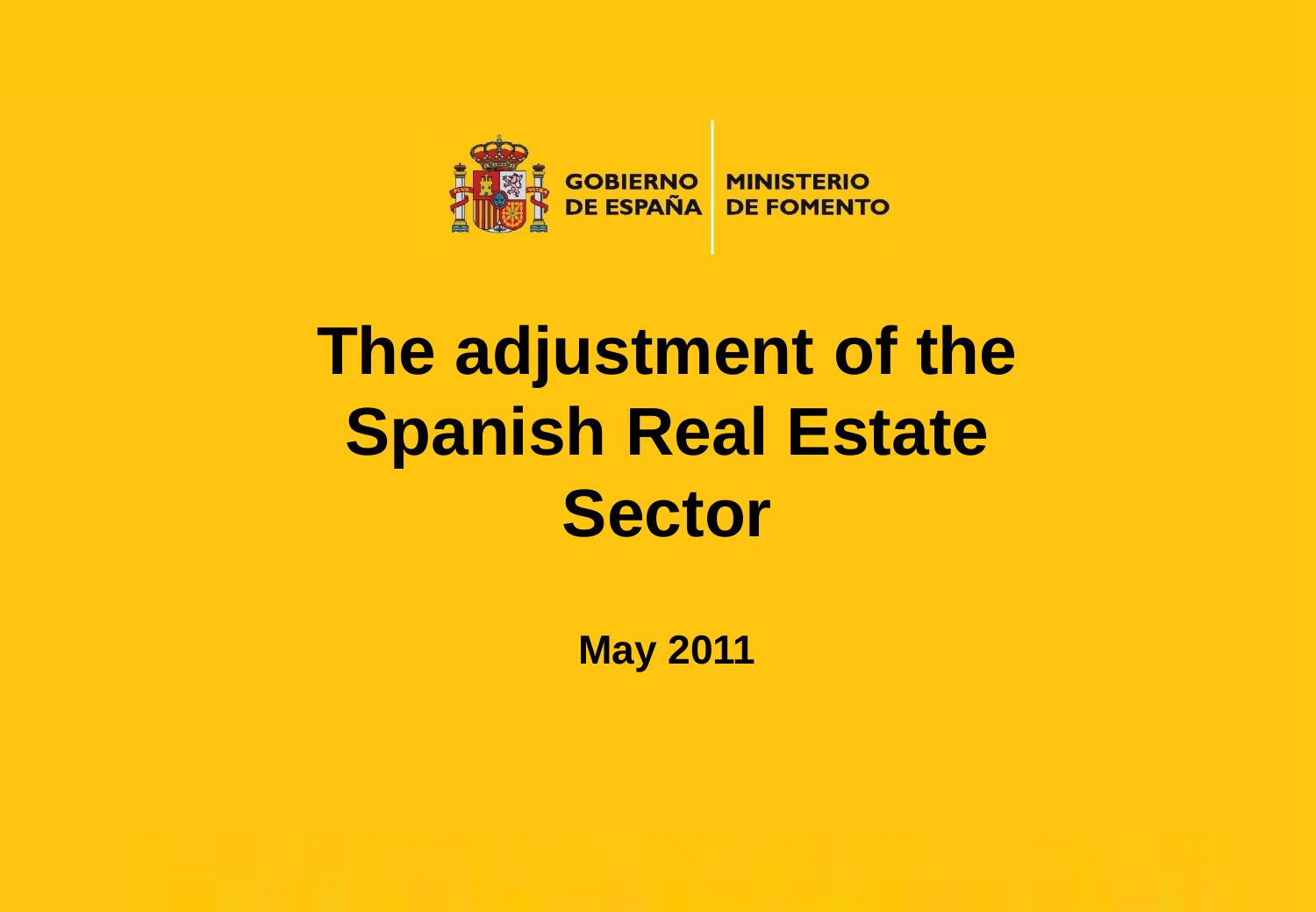



# **Although struck by the crisis, Spain is a solid economy, showing signs of recovery**

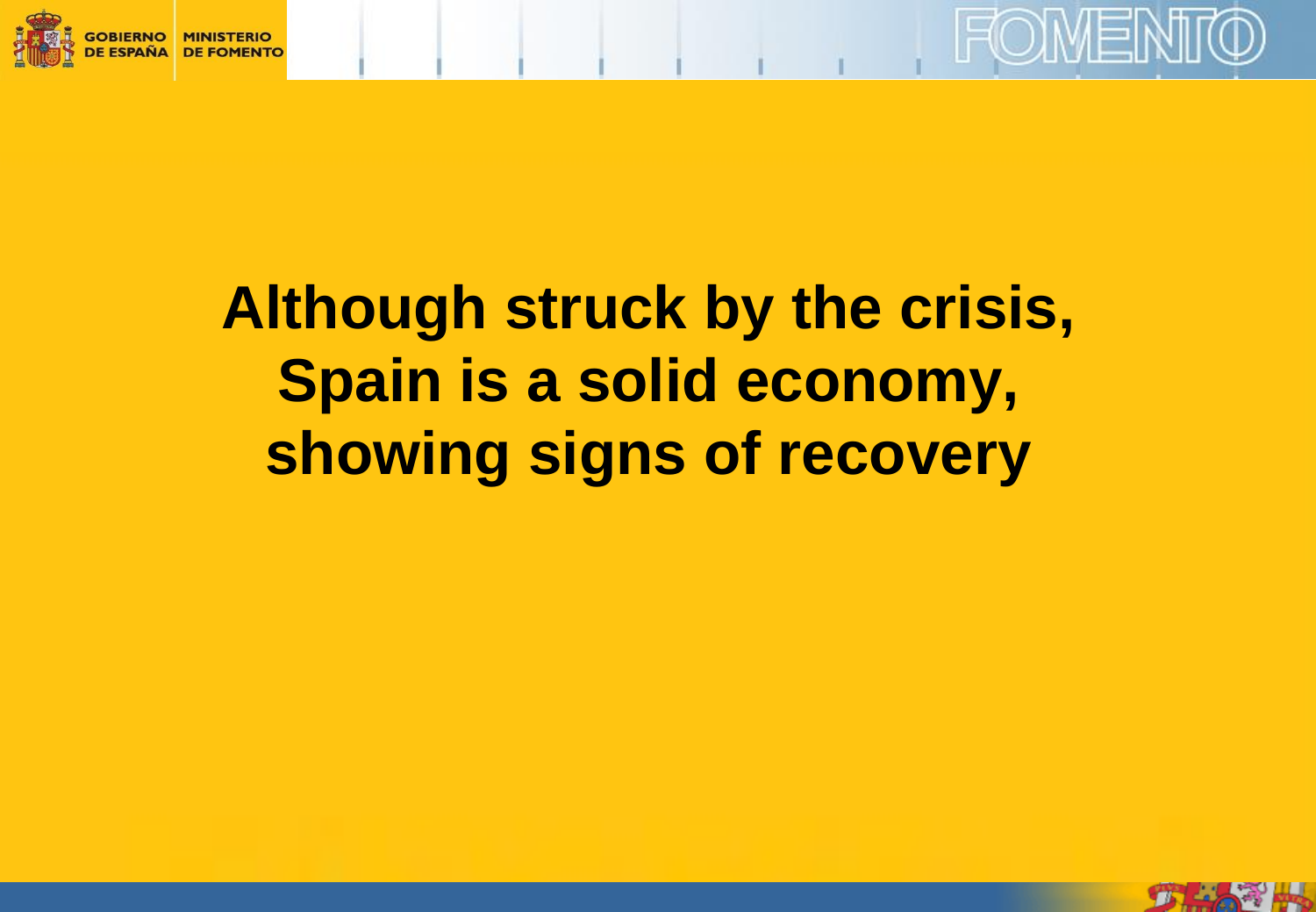



#### **Spain resumes an upward trend**

**In the closing months of 2010, the Spanish economy came back on track for recovery, with a q-o-q GDP increase of 0.2%, that sums up for a y-o-y increase of 0.6 %.** 



Source: Central European Bank, Statistics National Institue, and Bank of Spain

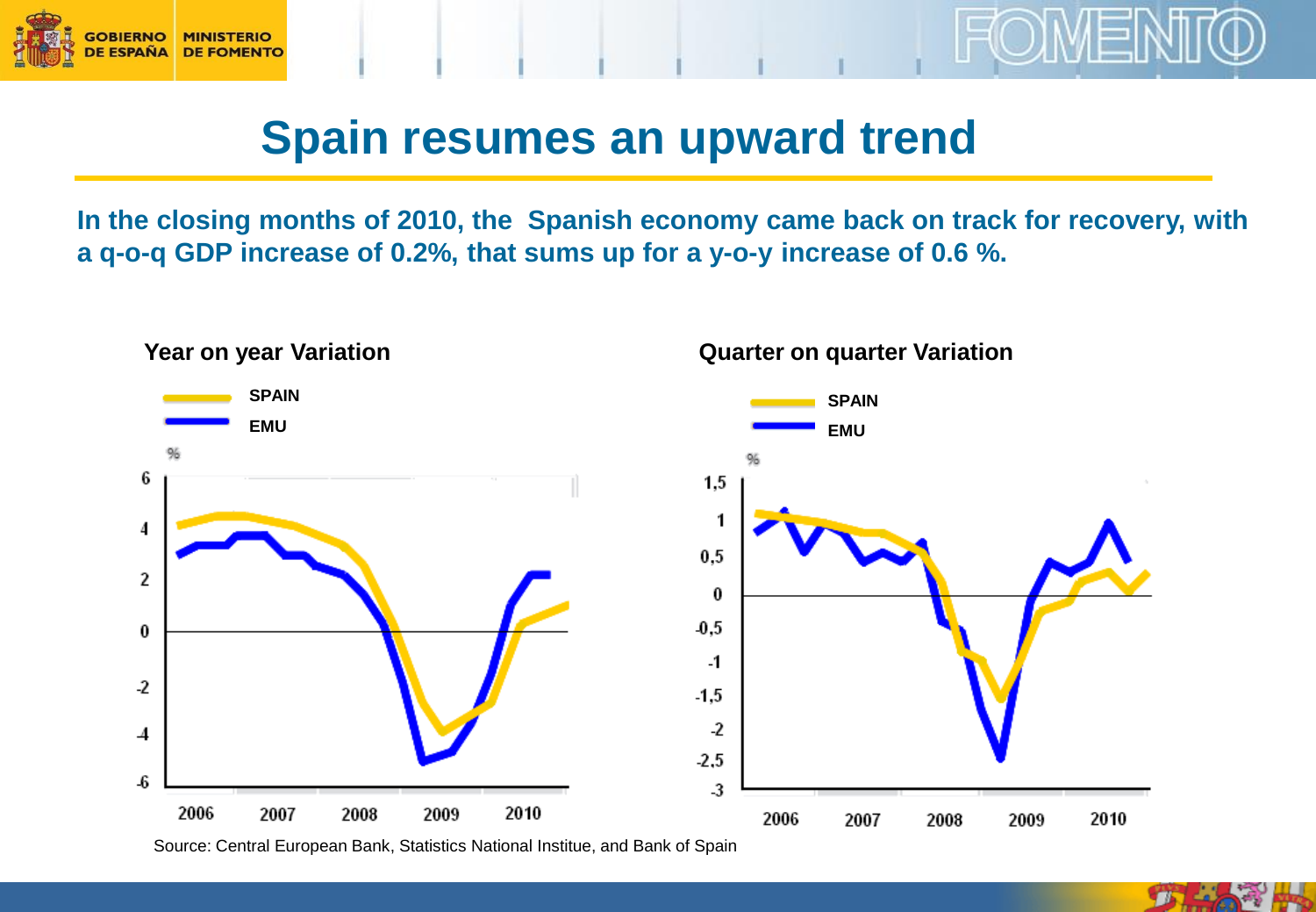



#### **Sustained growth path for the future**

- **Excluding construction, the demand is recovering: Private consumption grew in 2010 at an average of 1.2% (from -4.3% in 2009), investment in equipment grew on average 1.8% (from -24.8% in 2009), and external demand rose up to 1.1%.**
- **GDP forecasts confirm a positive evolution, in line with other European economies.**



Source: Eurostat

**GDP Forecasts GDP Forecasts**

|                  | 2011        |     |            |
|------------------|-------------|-----|------------|
|                  | <b>OECD</b> | EC  | <b>IMF</b> |
| Spain            | 0,9         | 0.8 | 0,8        |
| Italy            | 1,3         | 1.1 |            |
| France           | 1,6         | 1.6 | 1,6        |
| Germany          | 2,5         | 2.2 | 2,2        |
| <b>Euro area</b> | 1.7         | 1.5 | 1,5        |

|               | 2012        |     |            |
|---------------|-------------|-----|------------|
|               | <b>OECD</b> | EC  | <b>IMF</b> |
| <b>Spain</b>  | 1,8         | 1.7 | 1,6        |
| Italy         | 2,0         | 1.4 | 1,3        |
| <b>France</b> | 2,0         | 1.8 | 1,8        |
| Germany       | 2,2         | 2.0 | 2          |
| Euro area     | 2,0         | 1.8 | 1.7        |

Source: IMF, OECD, European Comission

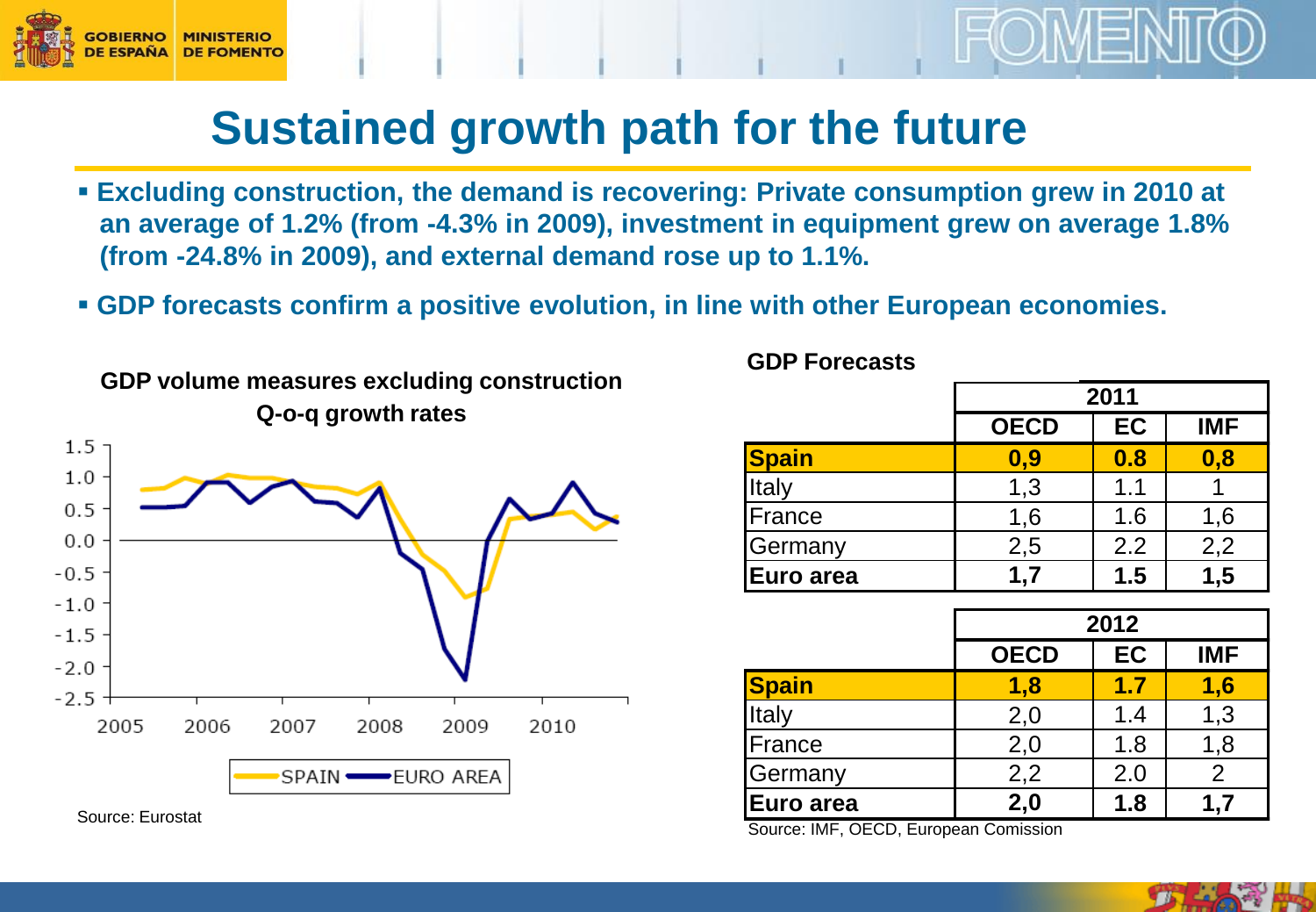



## **Strengths and political steps**

 **Economic strengths and reforms lay the foundations of a sound and rebalanced growth for the Spanish economy.**

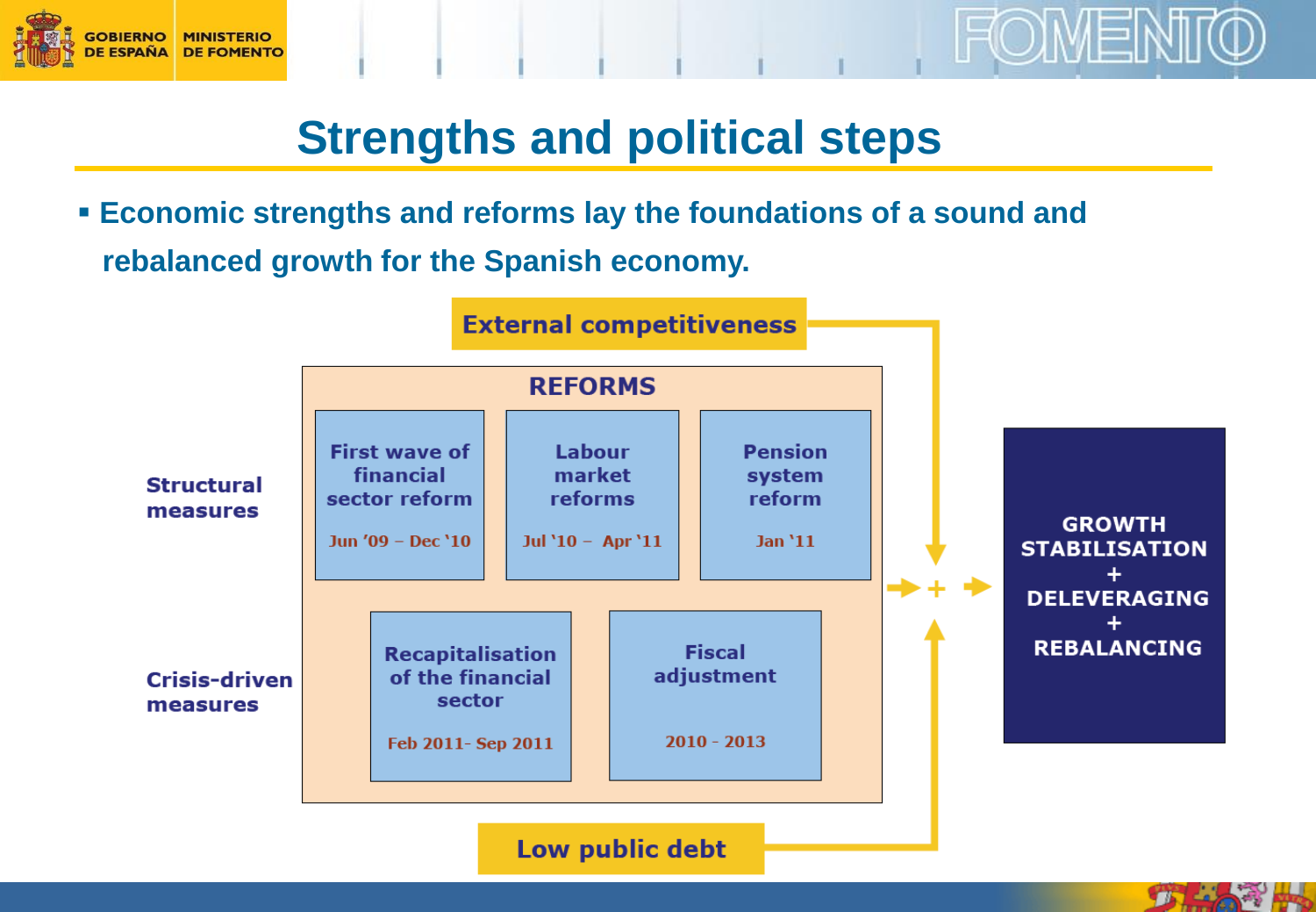

## **Competitiveness**

**HOIMEN** 

**Infrastructures:**

 **Spain has the biggest highway net in Europe and is the first European country and second in the world,** 

**behind China, in high speed railway line miles** 

- **47 airports in which 250 airlines operate**
- **Quality:**
	- **First european country with the highest standard of living for expatriates**
	- **2nd most valued health system in europe (HSBC Expat Explorer Survey)**
- **Performance:**
	- **2nd tourist destination in the world by revenue and 3rd for passenger arrivals**

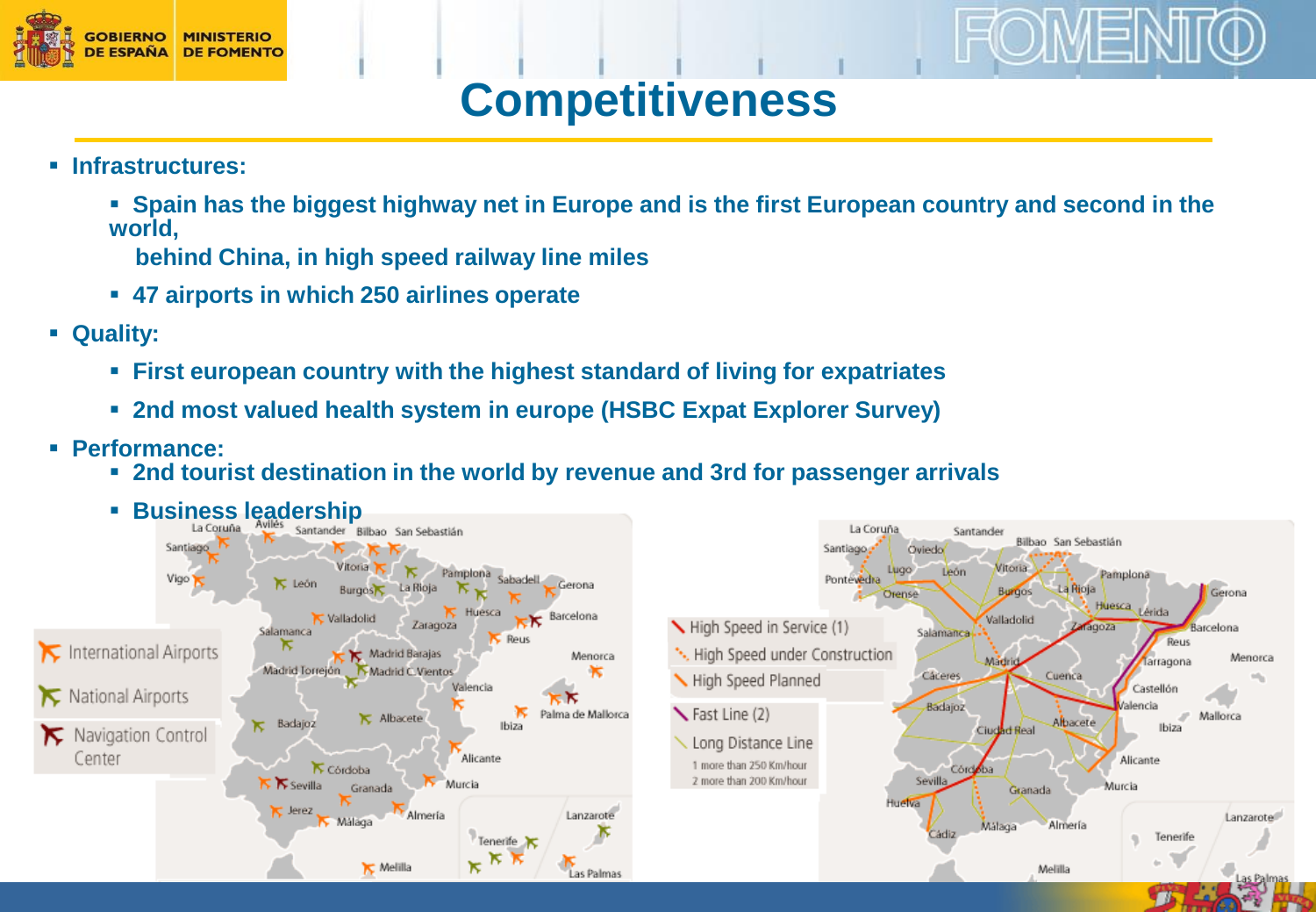



# **The Spanish housing sector: facts and features**

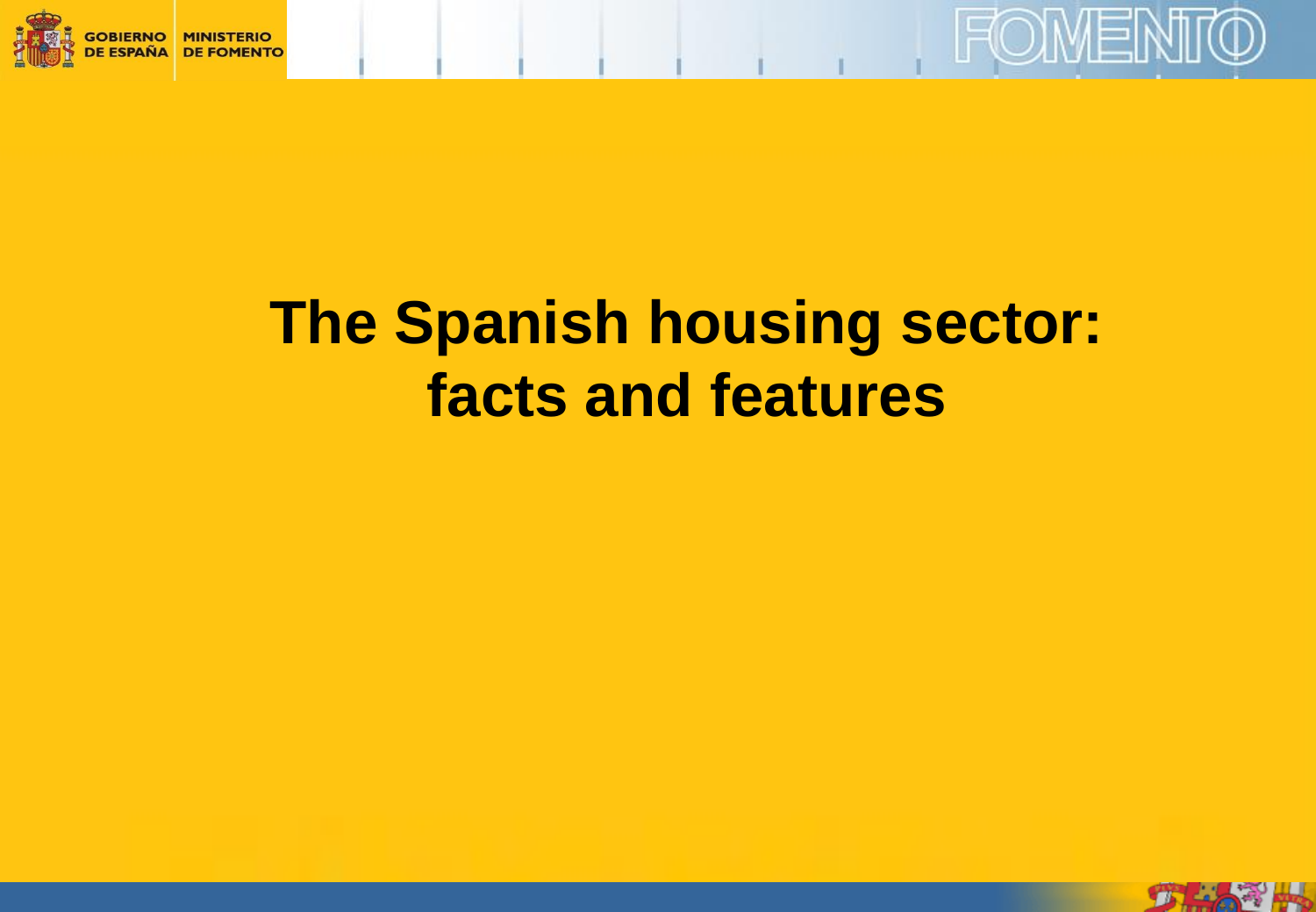

## **Housing sector in Spain: main features**

- **High proportion of ownership 85% vs. rent 13%.**
- **Market duality: main residence 67% vs. vacational housing 33%**



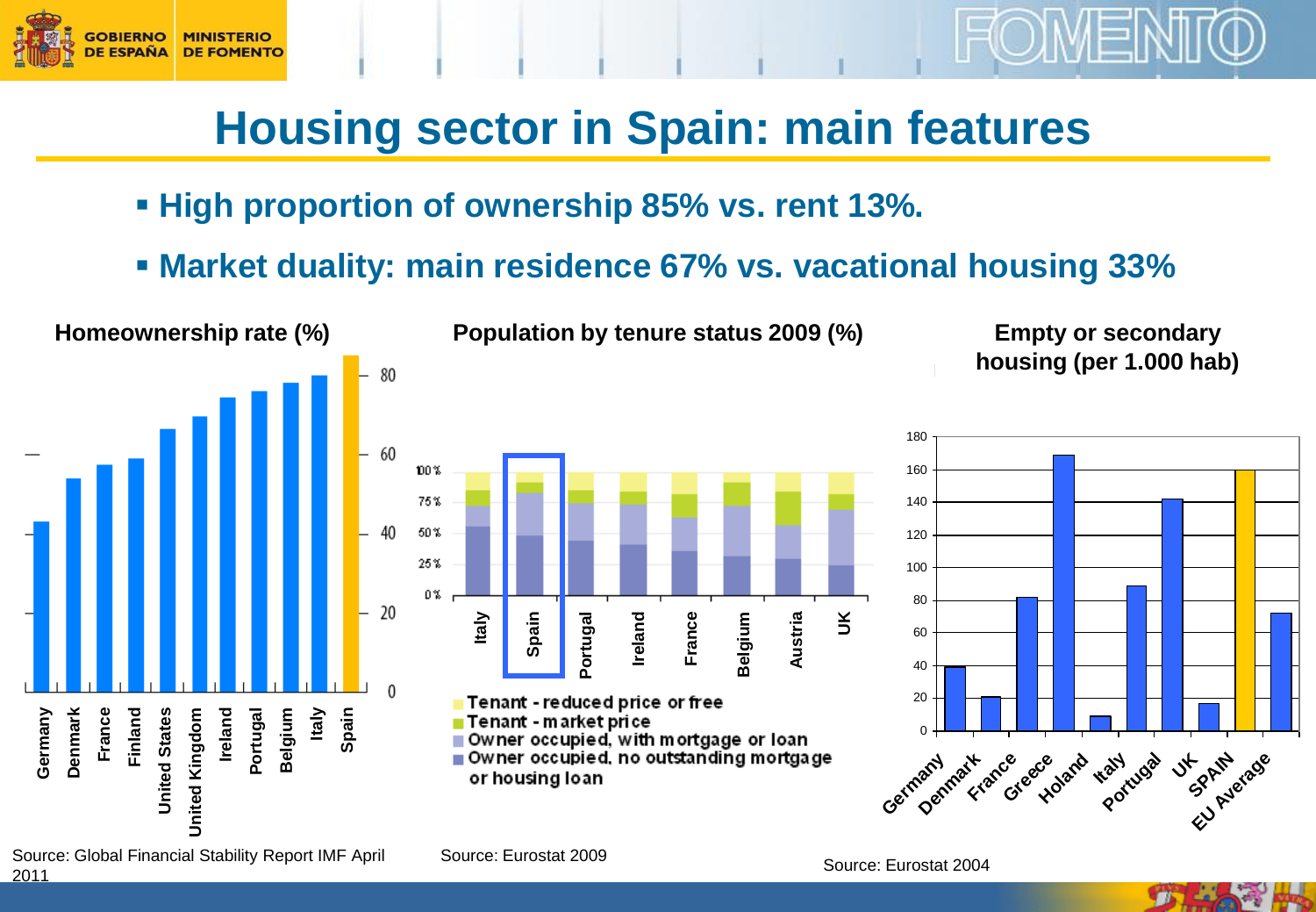

#### **Housing sector in Spain: main features**

- **Preference for real estate assets: 80% of total assets.**
- **Social housing ratio below EU average : 11% vs 16%**



Source: Bank of Spain, Familiy Finance Survey 2008 Source: Ministry of Public Works

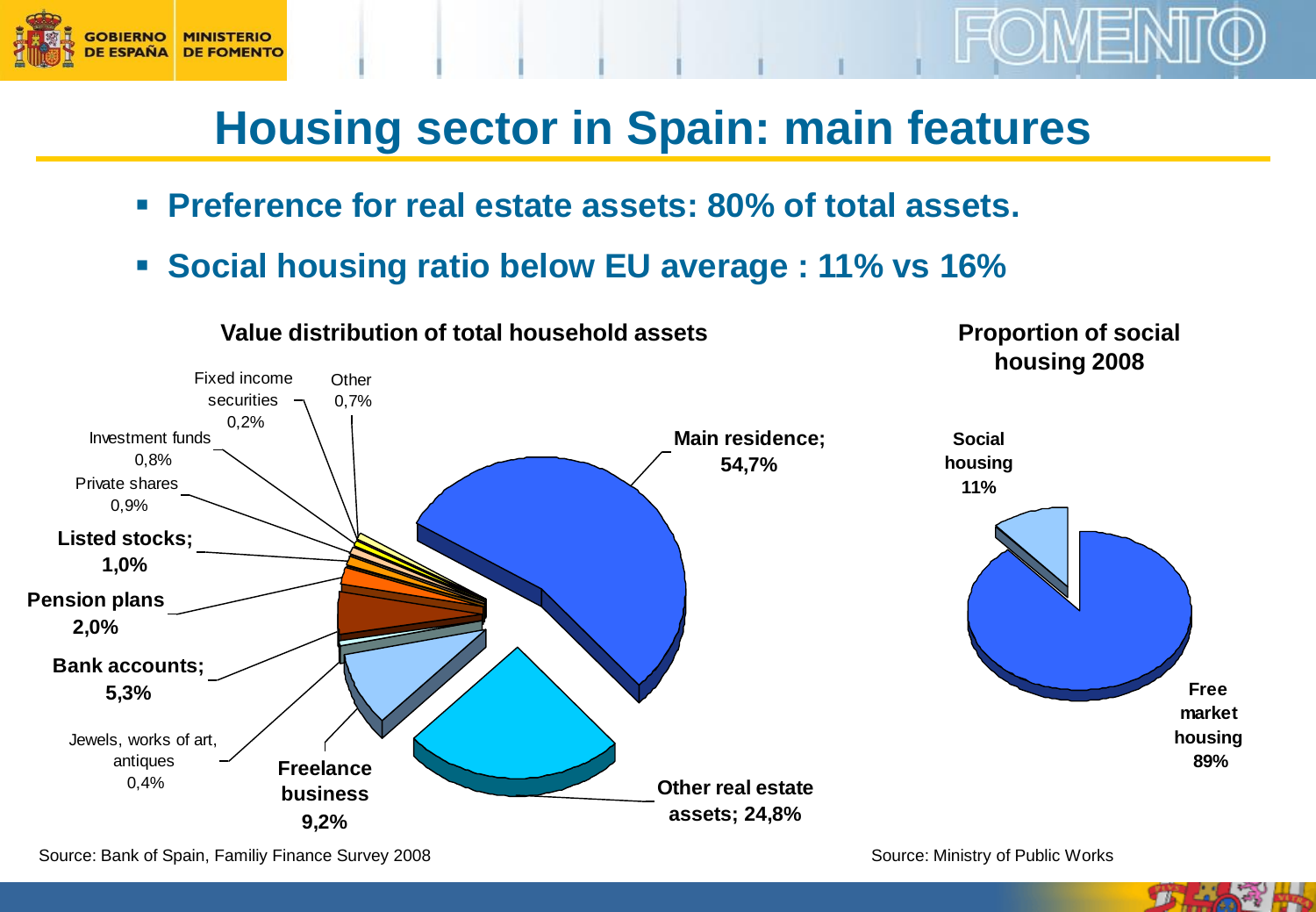

#### **Price overvaluation**

- **Economic literature available estimates a range of overvaluation degree between 13% to 30%**
- **Following IMF World Economic Outlook (April 2008), the growth of house prices in Spain showed a lower overvaluation component than in other countries, and was largely based on fundamentals:** 
	- Demographic and socioeconomic factors (immigration, household formation)
	- $\checkmark$  Permanent real interest rate reduction effect, implying a permanent increase in asset valuations



#### **Studies estimating the price overvaluation in the Spanish housing market**

| <b>Author and year</b>                         | Year of | <b>Estimated</b><br>estimation overvaluation |
|------------------------------------------------|---------|----------------------------------------------|
| BBVA - Balmaseda et al. (2002)                 | 2002    | 28%                                          |
| Bank of Spain - Ayuso and Restoy (2003)        | 2002    | 20%                                          |
| Bank of Spain - Martínez-Pagés and Maza (2003) | 2002    | $8 - 17%$                                    |
| IMF (2004)                                     | 2003    | 20%                                          |
| IMF (2005)                                     | 2004    | 20-30%                                       |
| OECD (2005)                                    | 2004    | 13%                                          |
| ECB (2006)                                     | 2004    | 30%                                          |
| Ayuso and Restoy (2006)                        | 2004    | 29%                                          |
| IMF (2008)                                     | 2007    | 20%                                          |
| FEDEA - Sosvilla (2008)                        | 2007    | 7-15%                                        |

Source: OECD Economic Surveys: Spain 2010

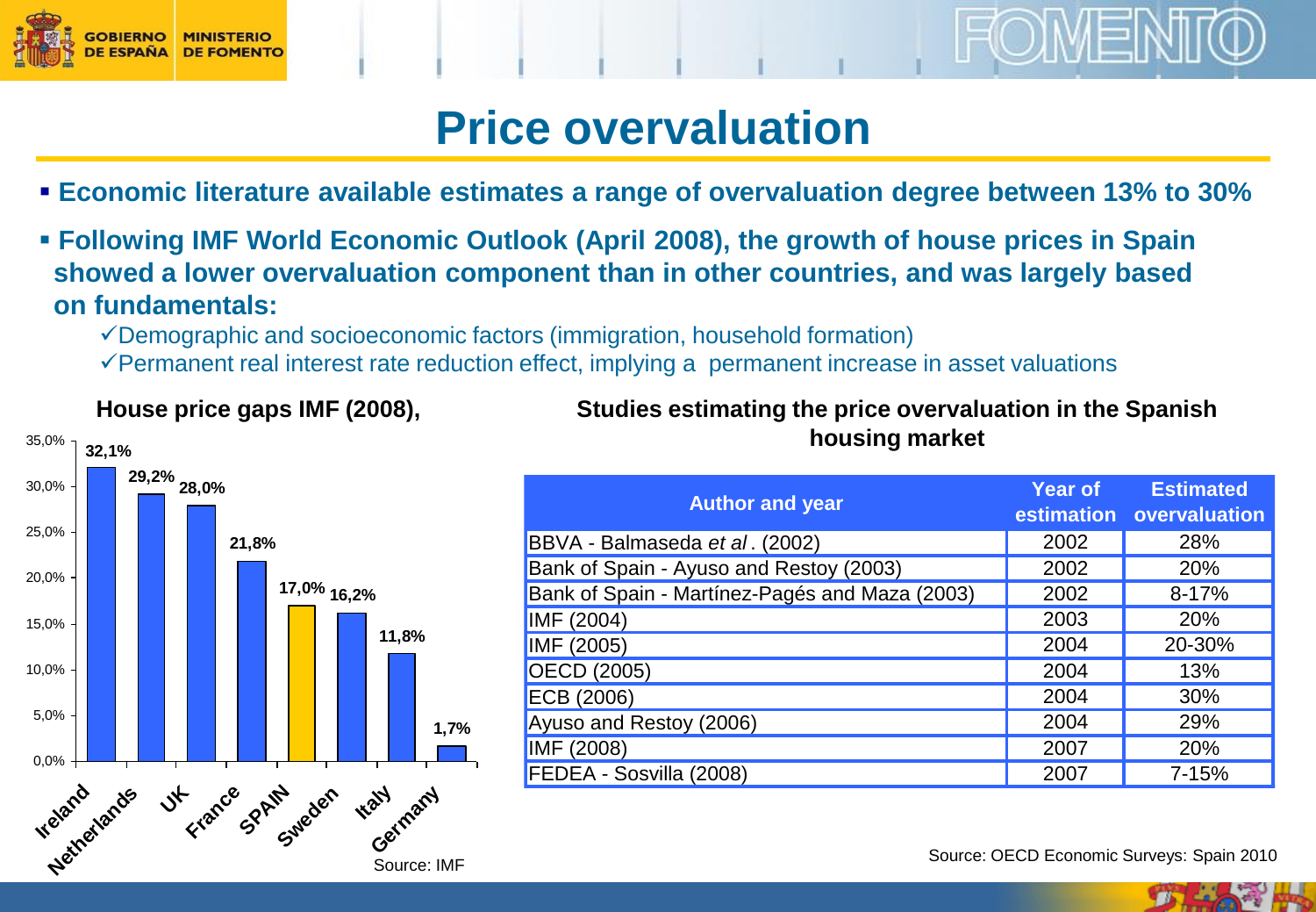



# **The housing sector has already got through most part of the adjustment**

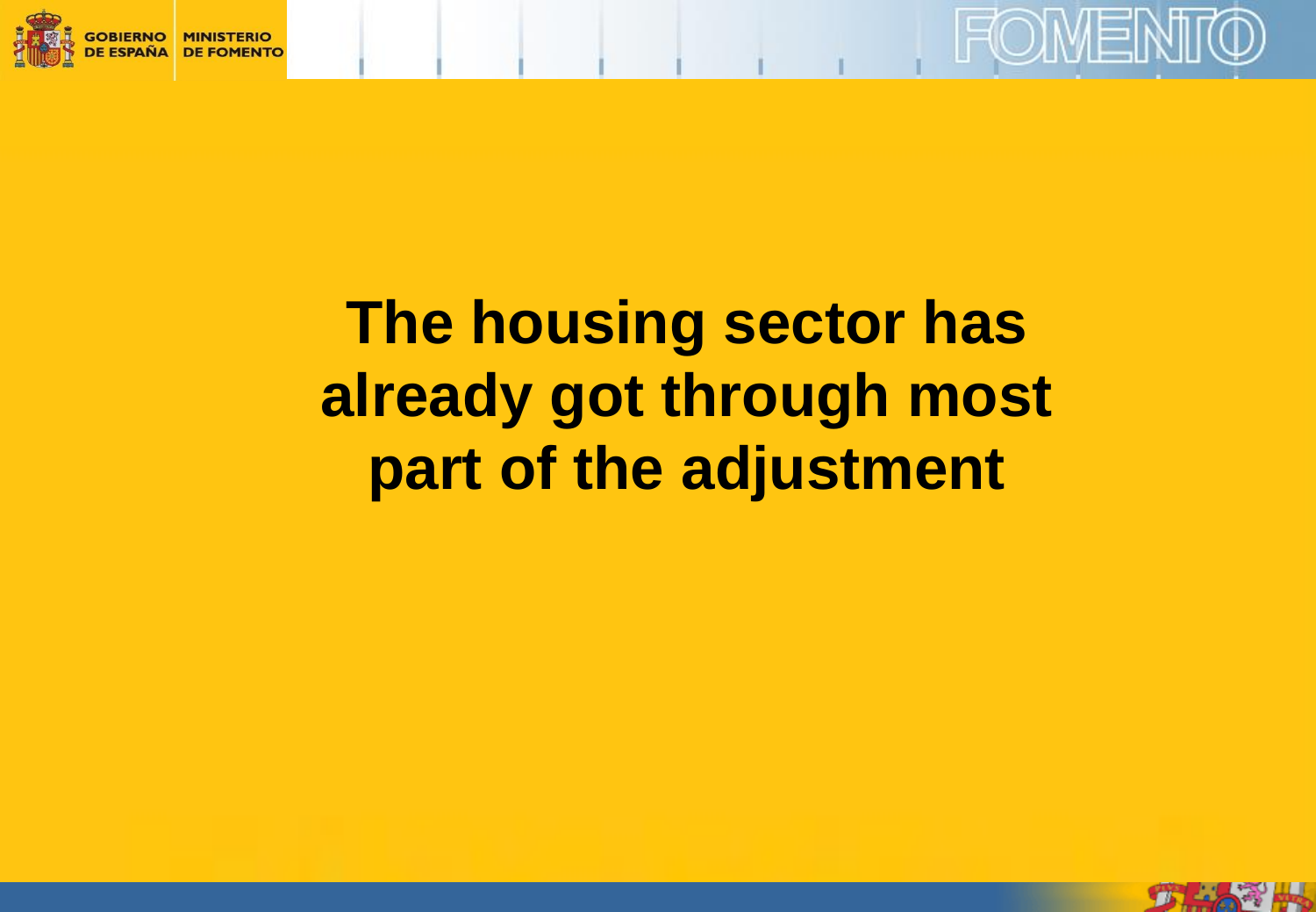

#### **Construction activity shows a correction phase**

- **Construction activity is still in the process of downward adjustment.**
- **At the end of 2010 residential investment reached a 45% cumulative decrease from its maximum.**



**(Employment over total employment and residential investment over GDP)**

**Relative size of the construction sector**

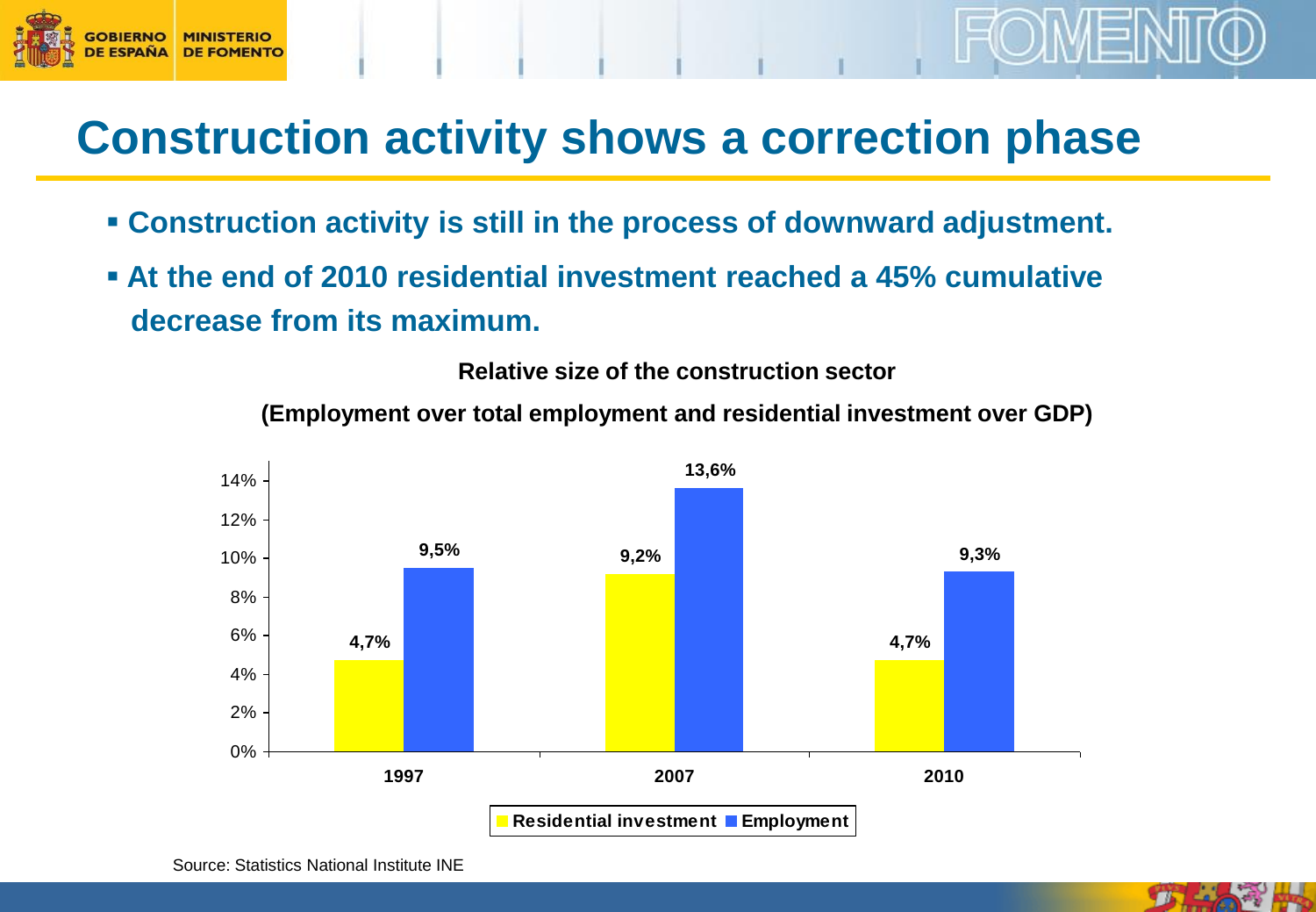

#### **Price adjustment**

**Housing prices have fallen over 15.4% from its maximum in the 1st Q 2008, and over 20% in real terms.** 

**Rent to housing prices ratio shows narrow margin for additional adjustment (3% to 7%)**

**Housing price variation (Base 1995) Housing price variation (Base 1995)**



Source: Ministry of Public Works Source: Ministry of Public Works and Ministry of Economy and Finance

**Rent to housing prices ratio**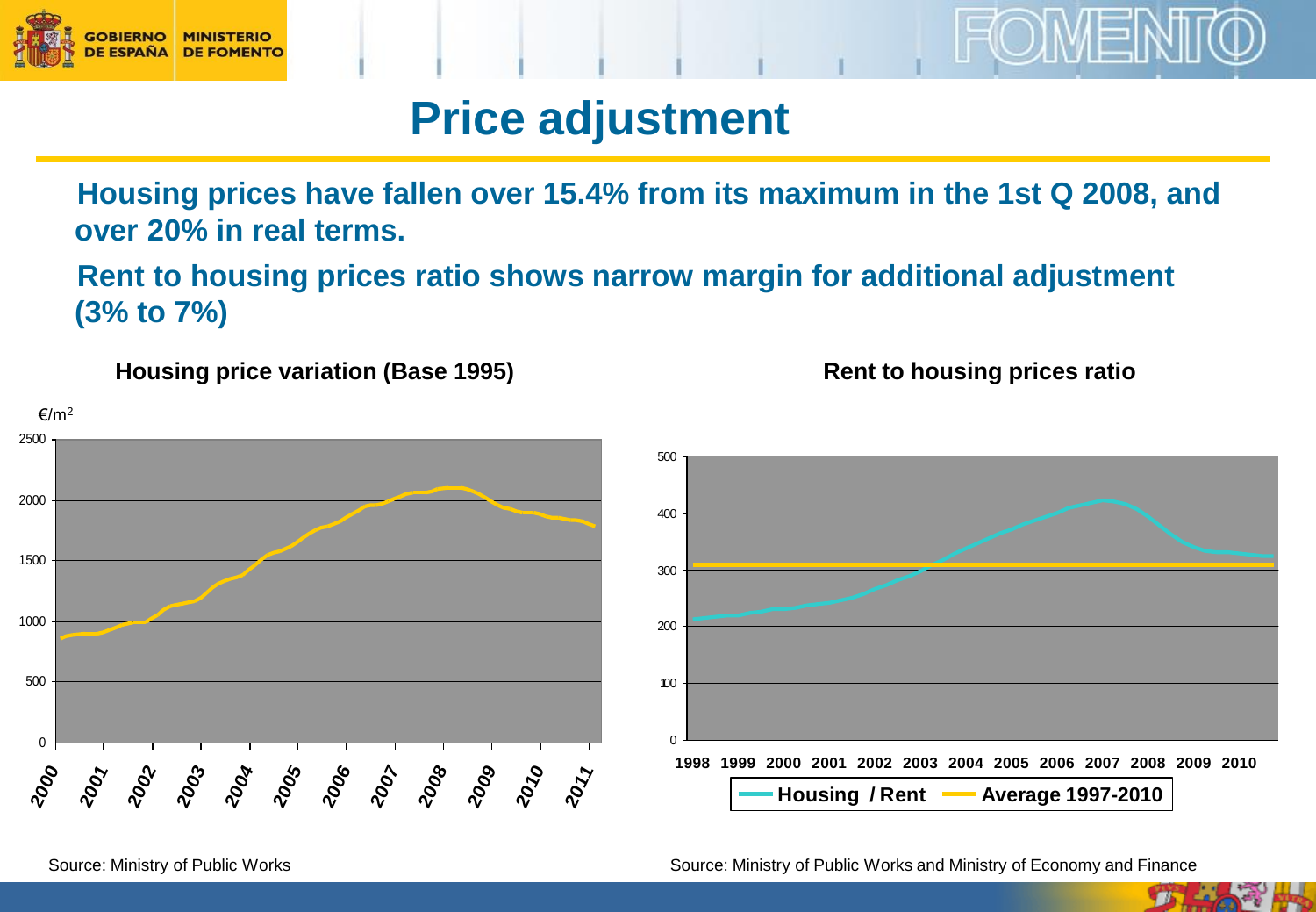

## **International comparison: deeper adjustment in Spain**

- **House prices rose less in Spain than in other countries, but the difference in the decrease from the peaks reached is smaller.**
- **Thus, comparatively, the degree of the adjustment in Spain is being harder than in other countries.**



**New housing price variation (Base 1996)**

Source:ESRI, Ministry of Public Works and Department for Communities and Local Government.

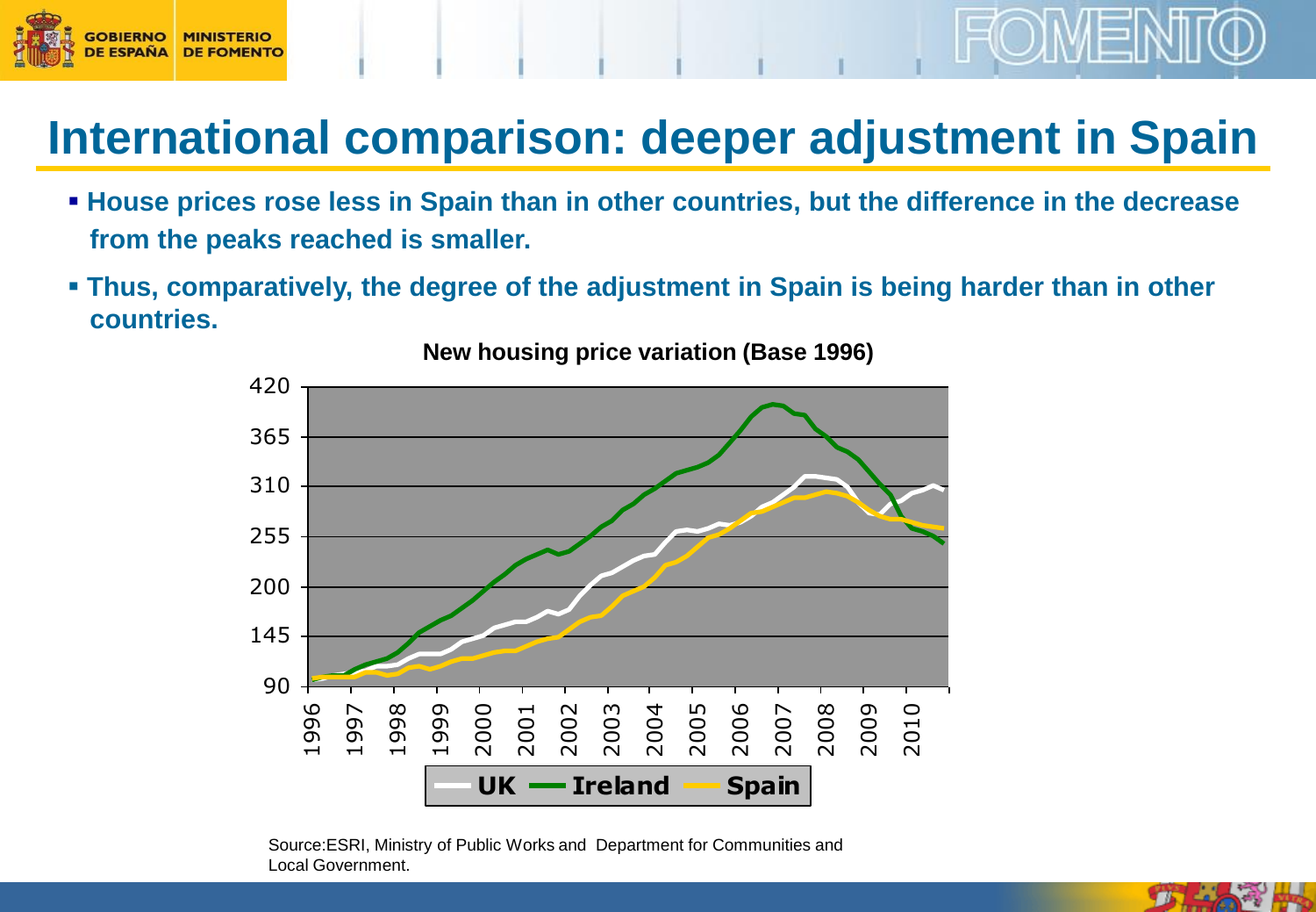



**The national average may not be noteworthy, as housing market requires regional analysis**



Source: Ministry of Public Works



FOIMEN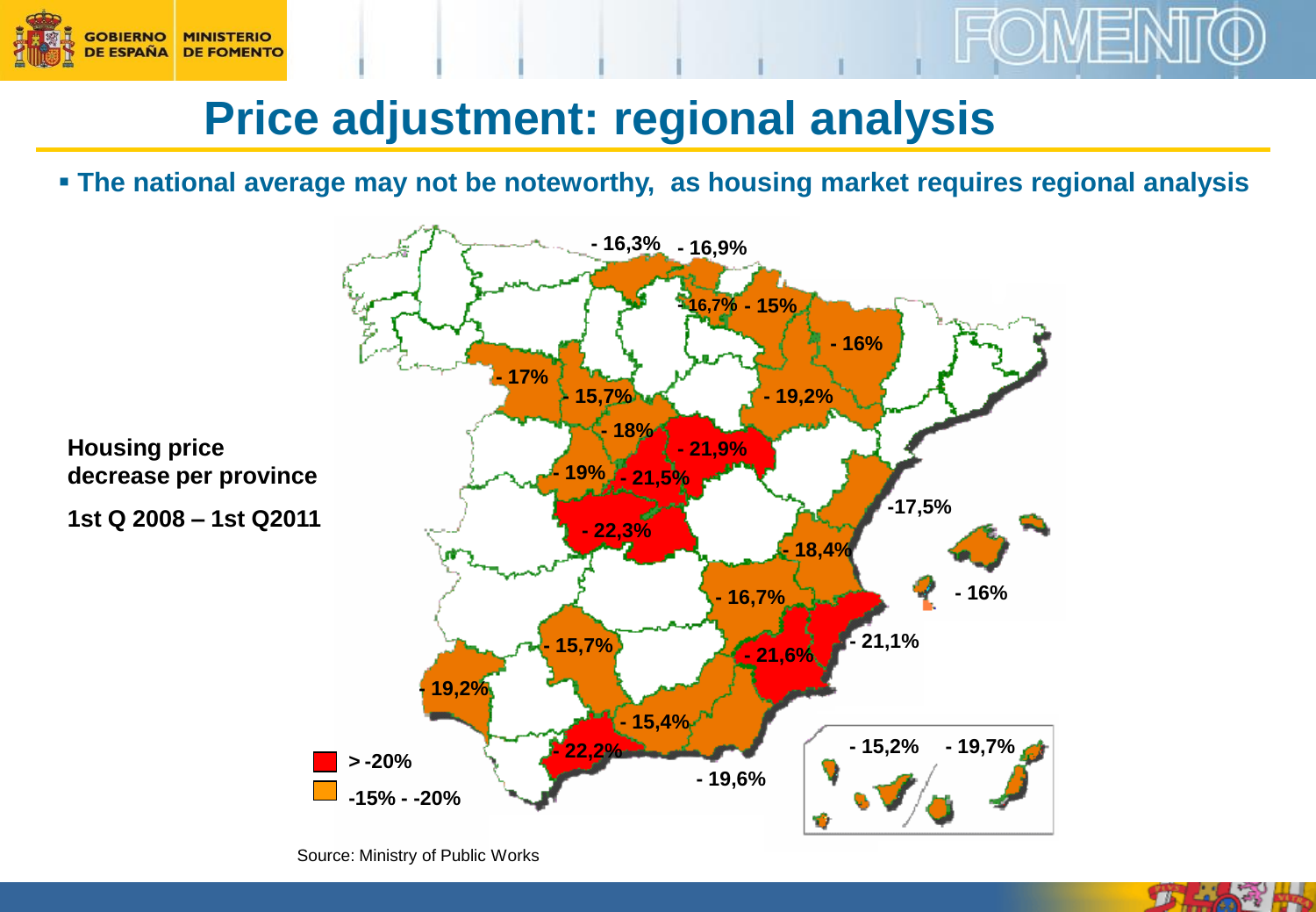



#### **Provinces where price drop from the peak is above the average**



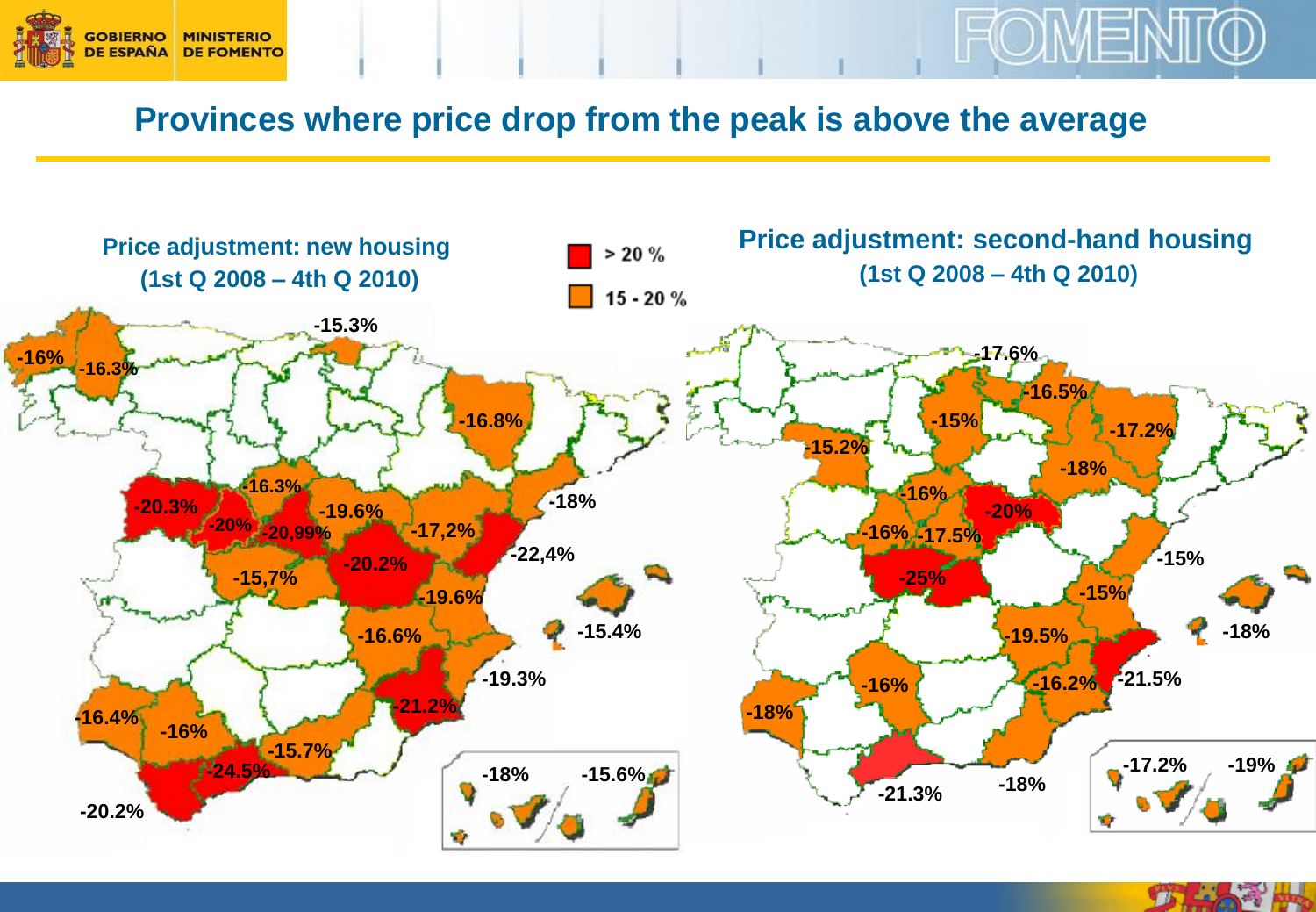

#### **Municipalities over 25,000 hab. with higher new housing price drop**

FOIMEI

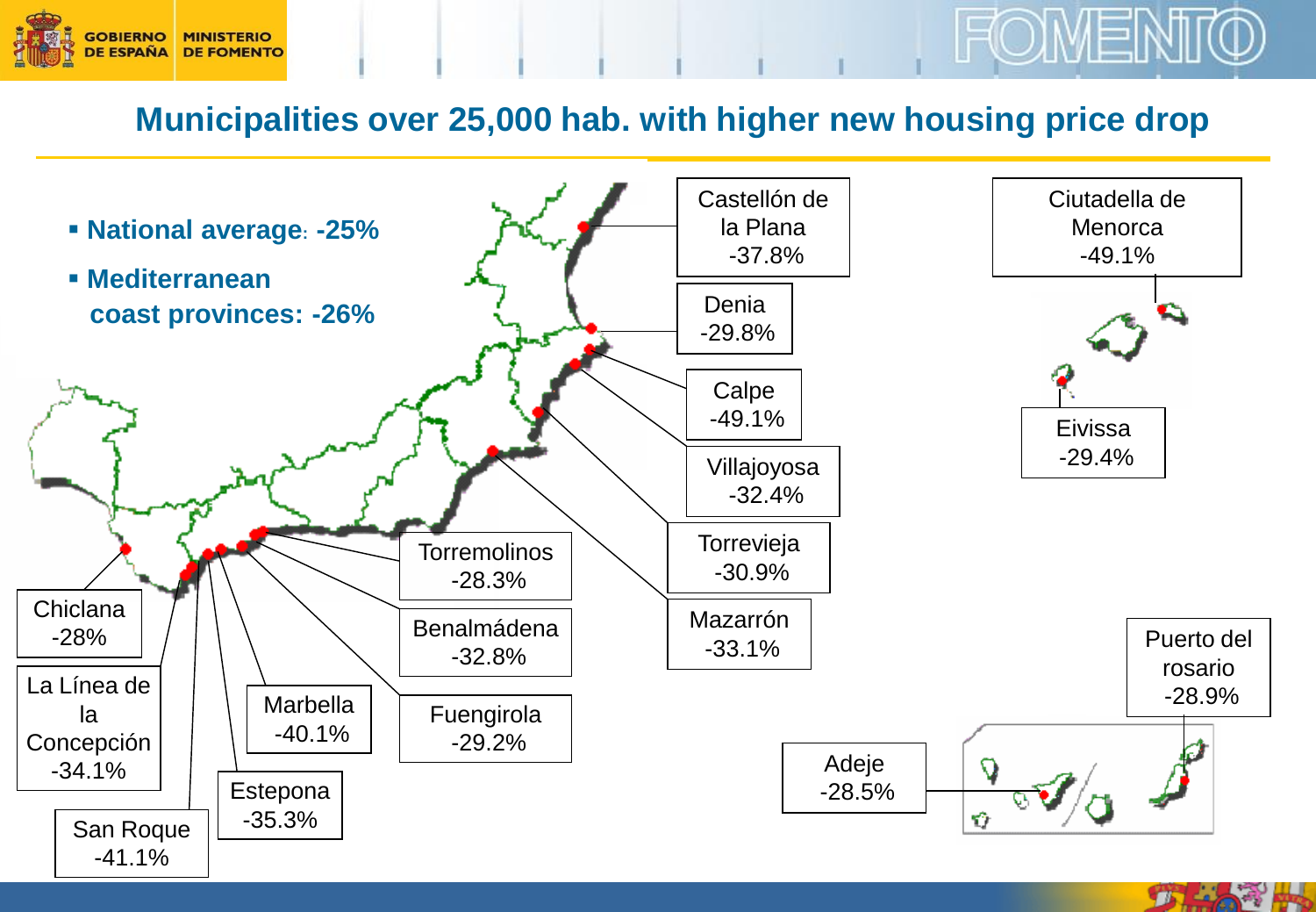



#### **Housing market tends to stabilization**

- **The number of housing transactions (491,000) tends to recovery, partly due to fiscal incentives, partly because affordability indicators are once again at historically low levels.**
- **Foreign demand is starting to react to price signals: ∆ 20% aquisition by expats resident in Spain in 2010.**

**% y-o-y housing transaction variation Y-o-y housing transactions variation 2004-2010 (% Base 1996)**

**Affordability indicator (% of disposable income)**



Source: Ministry of Public Works

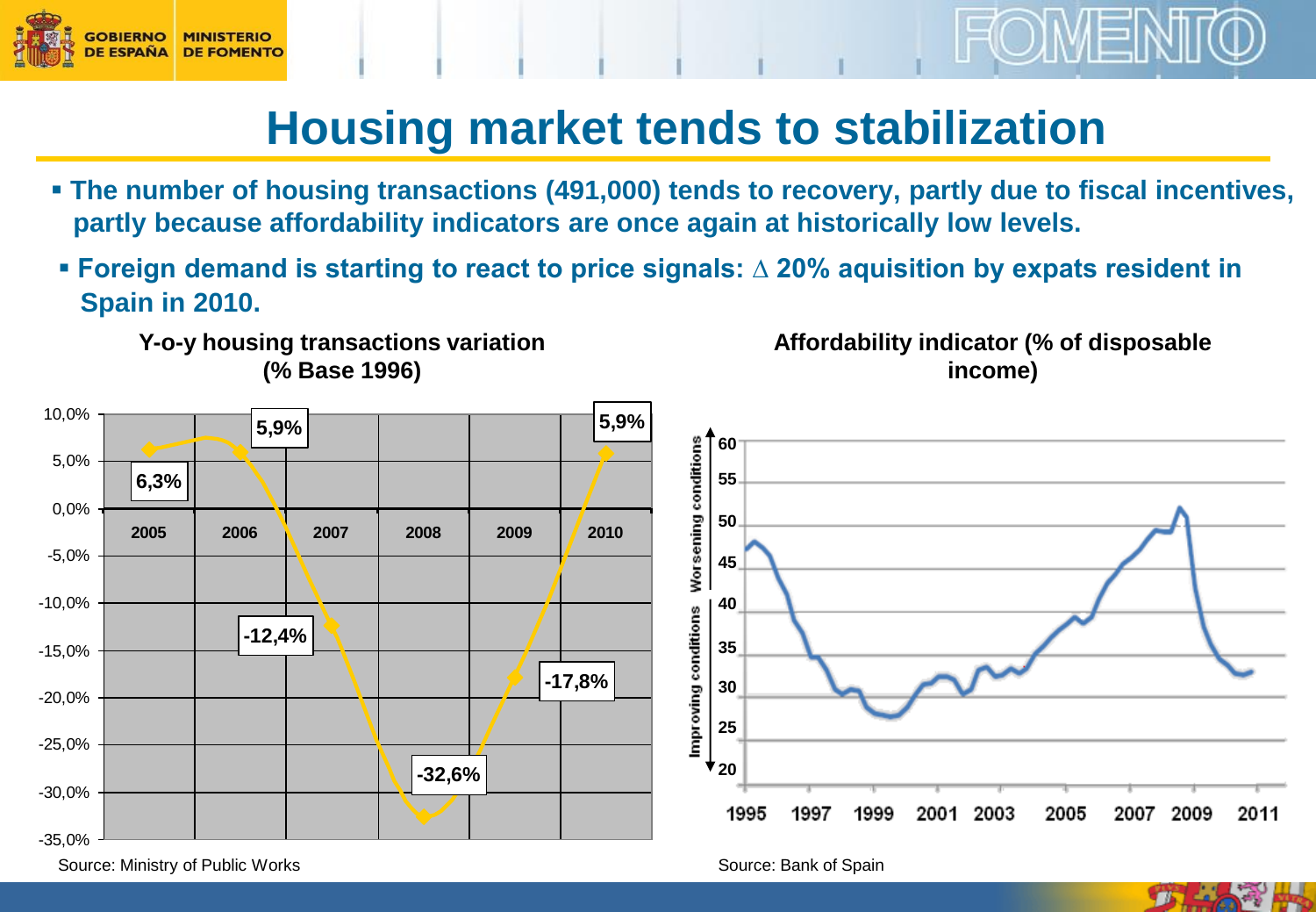



#### **Stock of unsold houses has started shrinking in 2010**



Source: Ministry of Public Works

**Started housing construction Finished housing construction**

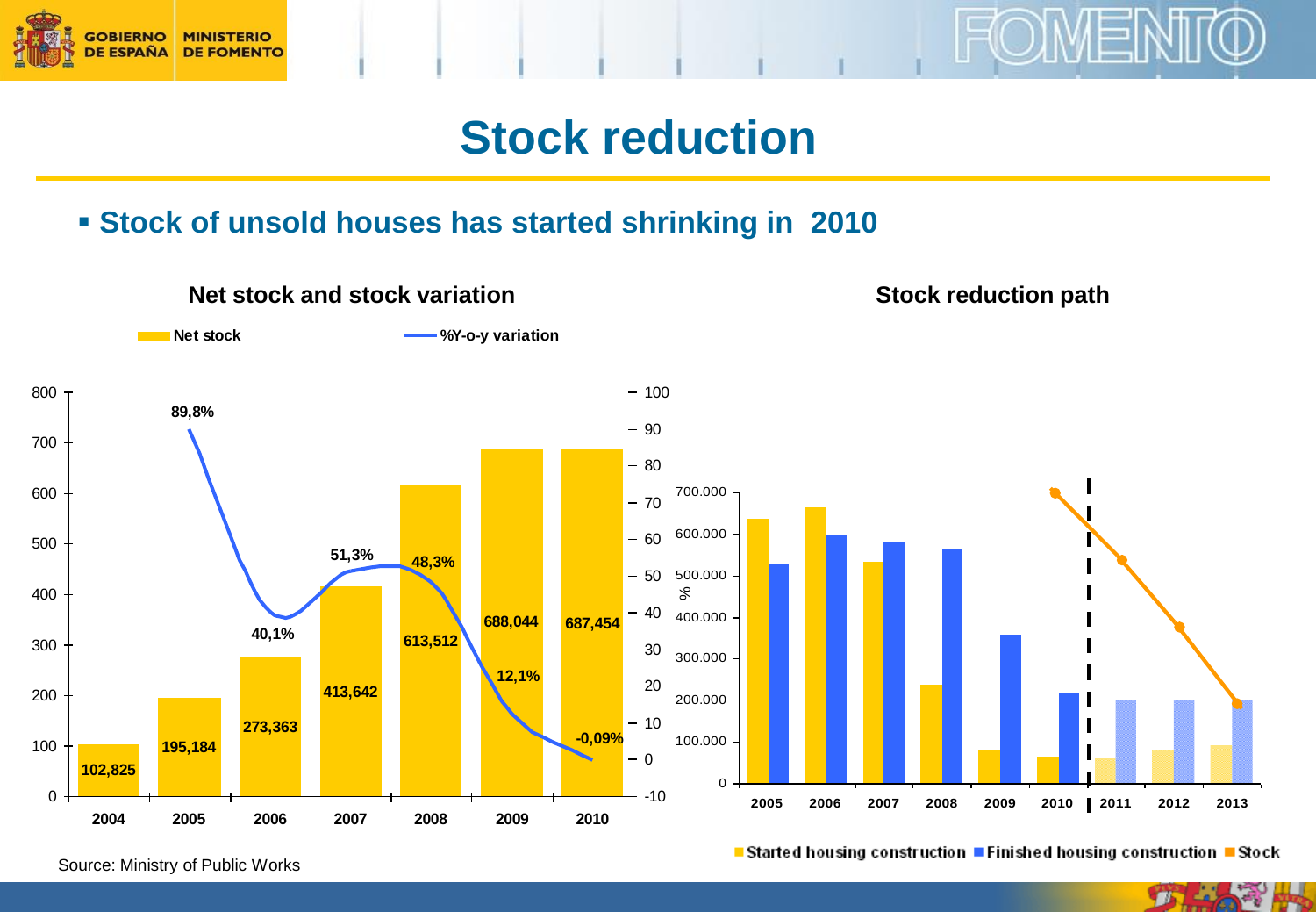



## **Housing Stock: regional distribution**

**% stock / number of total houses % stock / total stock**



Source: Ministry of Public Works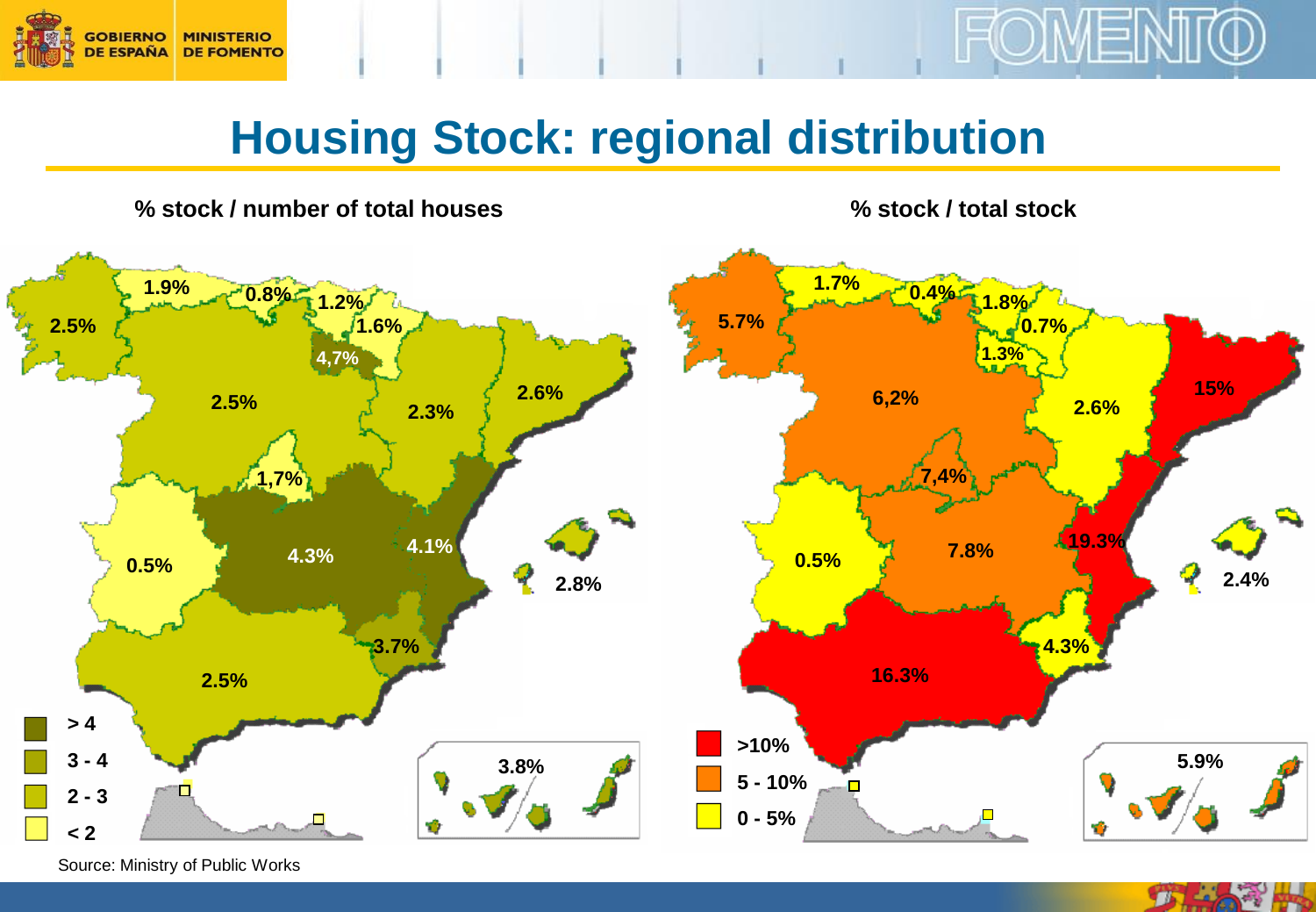



# **Investing in spanish real estate sector is safe**

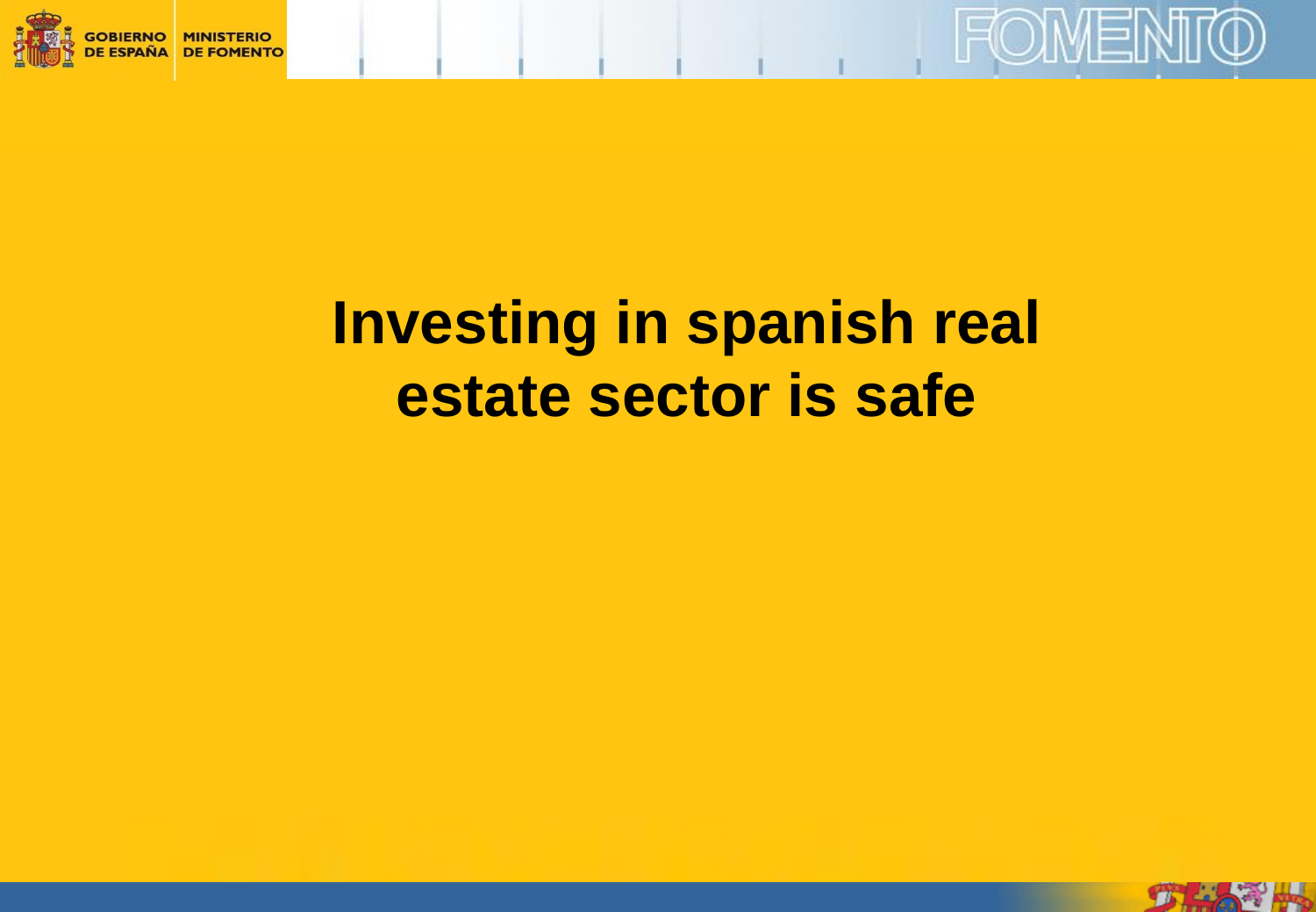



#### **Strong legal and institutional framework**

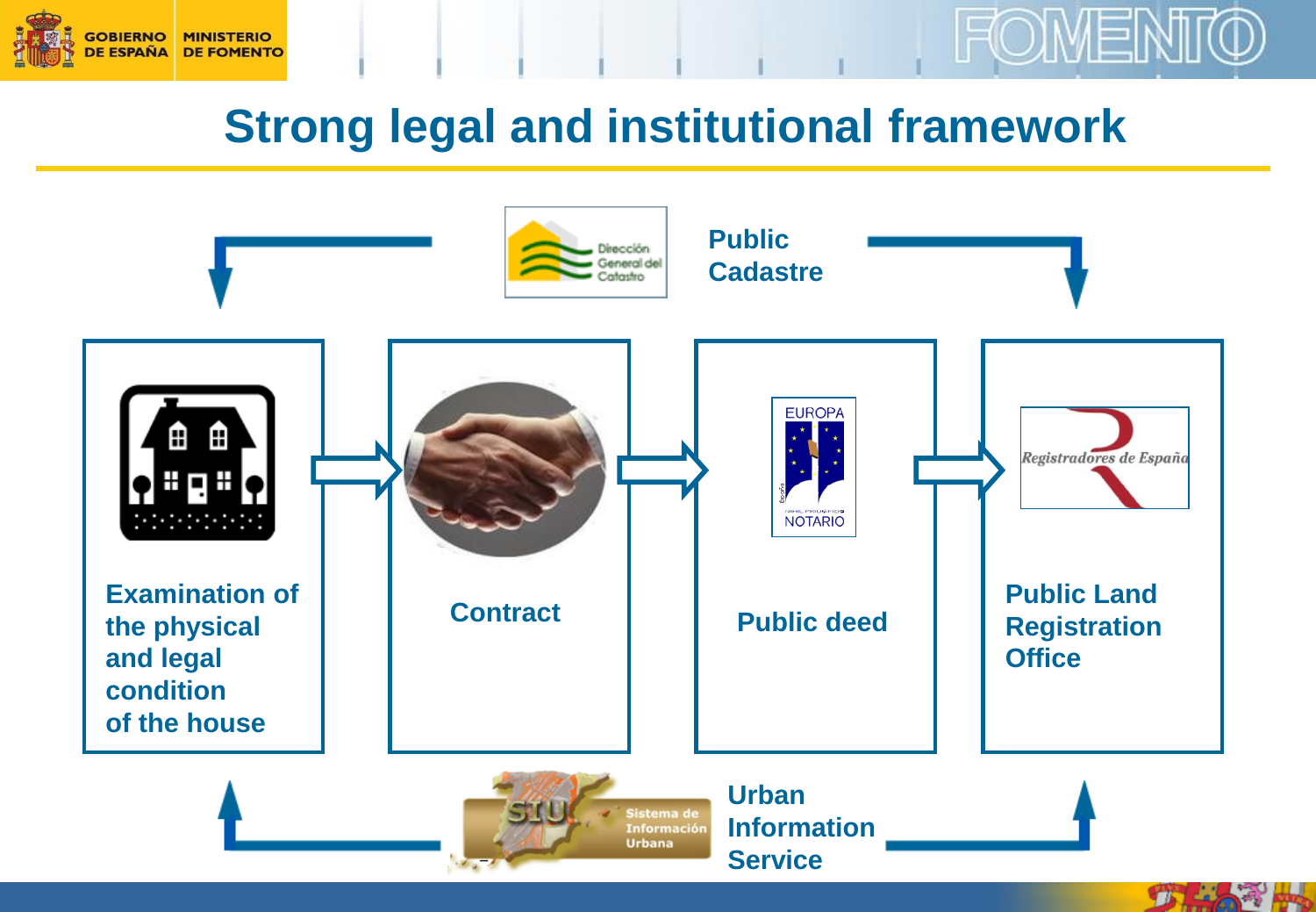

#### **Legal security**

- **Additional measures to consolidate legal security:**
	- **Compulsory town planning information provided by the Public Land Registration Office**
	- **Public access to property information in English language through UK embassy in Spain**
	- **Creation of the figure of the Town Planning and Environment Public Prosecutor**
	- **Creation of specific police departments against urban development delinquency**
	- **Land Use Act to fight against urban development corruption**
	- **Penal Code reform to prosecute urban development corruption**